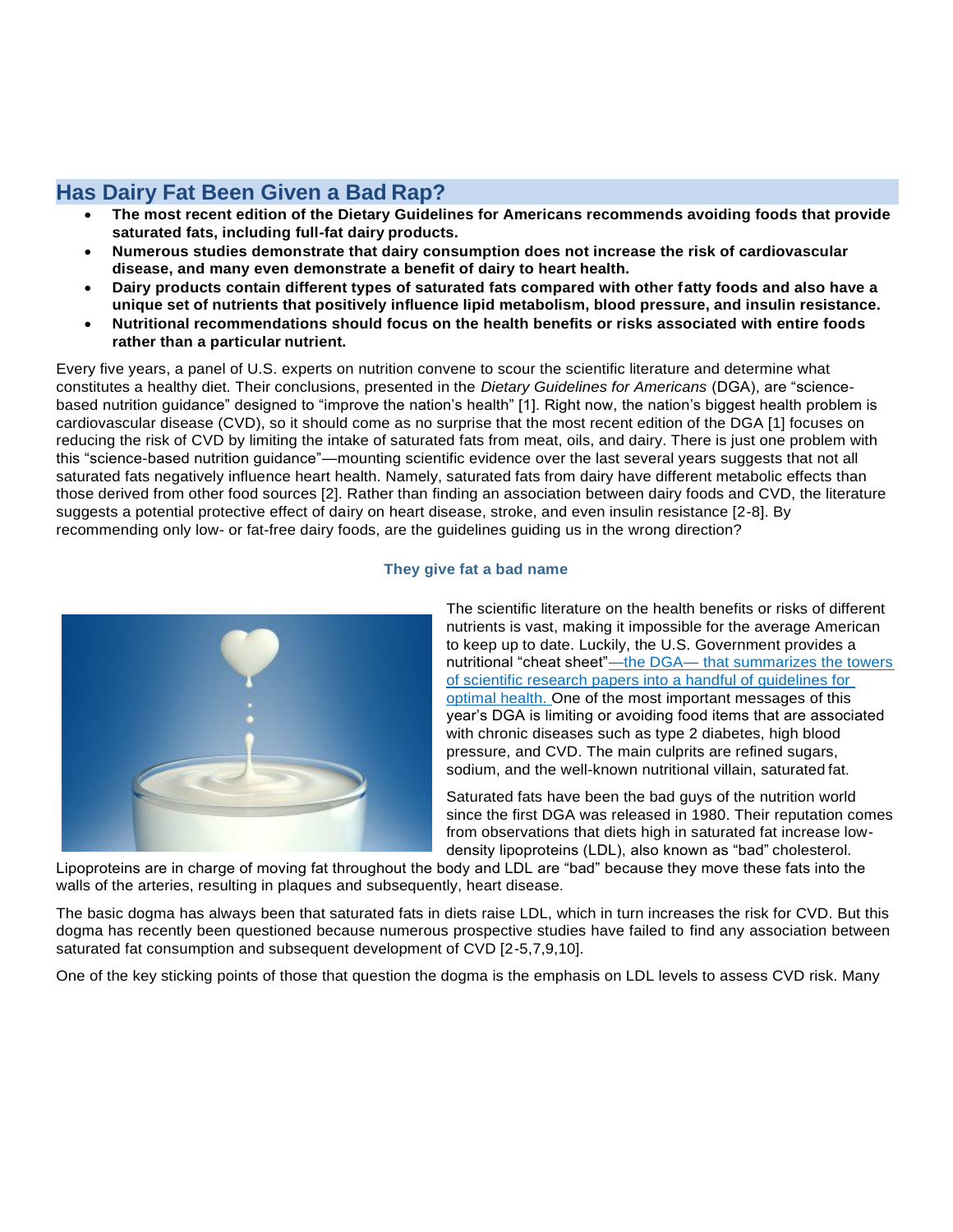have argued that looking at only one biological measurement is too reductive [2,4,5,7,9,10]. For starters, they point out that there is a "good" cholesterol, high-density lipoprotein (HDL), responsible for removing lipids from the arteries. Individuals with high LDL levels but with correspondingly high levels of HDL would have a different CVD risk than those with high LDL but low HDL. Indeed, low HDL levels are more indicative of CVD risk than are high LDL levels [2-4].

Furthermore, there are actually two types of LDL molecules, large and small. The small LDL molecules are more likely to lead to clogged arteries and inflammation than the large LDL molecules. Considering just one measurement of total LDL, therefore, obscures the variation in the type of LDL molecules that are present and their potential effects on heart health.

The relationship between saturated fats and cholesterol is much more complicated than it is often depicted. It turns out that while some types of saturated fats in the diet do increase LDL, other types increase the large (and less worrisome) LDL molecules to a greater degree than small LDL, whereas other saturated fats increase HDL [2–5,7]. Moreover, saturated fats have several other physiological influences in the body unrelated to blood lipids and cholesterol, many of which may be positive for overall health [2,5]. Thus, statements from the DGA to limit all saturated fats result in making villains out of nutrients (and the foods that contain them) that may actually be nutritional good guys.

## **Dairy fats: Guilty by association**

A prime example of this nutritional stereotyping is the DGA's recommendation to avoid full-fat dairy products, including milk, cheese, and yogurt, in favor of their low- or fat-free counterparts. The message this sends to consumers is clear: as a source of saturated fat, full-fat dairy products are inherently unhealthy. Or are they? This question has received much scientific scrutiny, and the current consensus is that there is no clear evidence that dairy foods increase the risk for CVD [2–5,7]. Indeed, research results often point in the opposite direction, suggesting improved heart health and other health benefits from full fat dairy foods.

Research results on the link between dairy and CVD risk come almost exclusively from prospective studies. The study design is quite simple—researchers identify their study cohort and follow them for an extensive period of time (often several decades) to see which study participants develop particular traits (such as a stroke, heart attack, or hypertension). Dietary data are collected along the way, and at the end of the study they can compare what individuals consumed to their health outcomes. Although these studies do not prove a cause and effect, they usually have very large study cohorts, allowing the researchers to demonstrate patterns that are strongly suggestive of a link between diet and health outcome.

For example, de Oliveira Otto et al. [2] followed 5200 study participants (ages 45–84 years old) from 2000 to 2010 to assess the relationship between their intake of saturated fat from dairy and red meat with outcomes related to CVD (e.g., hypertension, heart attack). Participants with a higher intake of dairy saturated fat had a lower risk of CVD, whereas red meat saturated fat was associated with a higher CVD risk. Dairy's benefits are demonstrated even more clearly by their finding that substituting just 2% of energy from meat saturated fat with energy from dairy saturated fat lowered the risk of CVD by 25% [2]. Two percent of energy is not a major lifestyle change (perhaps just a hundred calories), and yet the impact on heart health is profound.

De Oliveira Otto and colleagues believe that the food-based effects of saturated fat are related to several unique attributes of dairy fat [2]. First, they point out differences in the types of fatty acids present. Saturated fats are chains of carbons, and chain length may influence their metabolic properties. Compared to red meat, dairy has a higher proportion of shortchain fatty acids (fewer than 10 carbons in length) and medium-chain saturated fats (10 and 12 carbons), both of which are believed to raise HDL levels more so than fatty acids with 14 or 16 carbons [2]. Additionally, dairy has a higher proportion of odd-chain saturated fats, which have demonstrated effects on both heart health and decreased risk of type 2 diabetes [2,5].

Numerous studies also suggest that the heart health benefits of dairy may have little to do with the fatty acids present, and more to do with the other nutrients that make up dairy foods, including calcium, potassium, phosphorus, and even naturally-occurring *trans* fats [2-7,11]. Take calcium, for example. This essential mineral is well known for its positive influence on blood pressure, but it may also relate to the way that dairy fats are digested [4]. Calcium can bind many of the saturated fats present in dairy to create calcium soaps that are not soluble and are therefore not removed from the digestive tract into the blood stream [4]. In doing so, it is as if these fats were never consumed in the first place.

In fact, the way that all milk fats are "packaged" may have a large influence on their digestion and ultimate effects on health [4,6]. Fat in milk is present as a milk fat globule; in between the fat and the digestive tract are three layers of membranes made up of phospholipids and proteins, each of which affect the way in which the milk is digested. They also have their own positive health effects, including lowering small particle LDL [6].

Milk fats unique travel accommodations through the digestive tract further distinguishes them from saturated fats from other food sources. Taken together with the types of saturated fatty acids present and the nutritional benefits from the numerous essential nutrients that make up dairy, there seems insufficient evidence to place it on the nutritional naughty list. Based on DGA recommendations, dairy fat may simply be guilty by association.